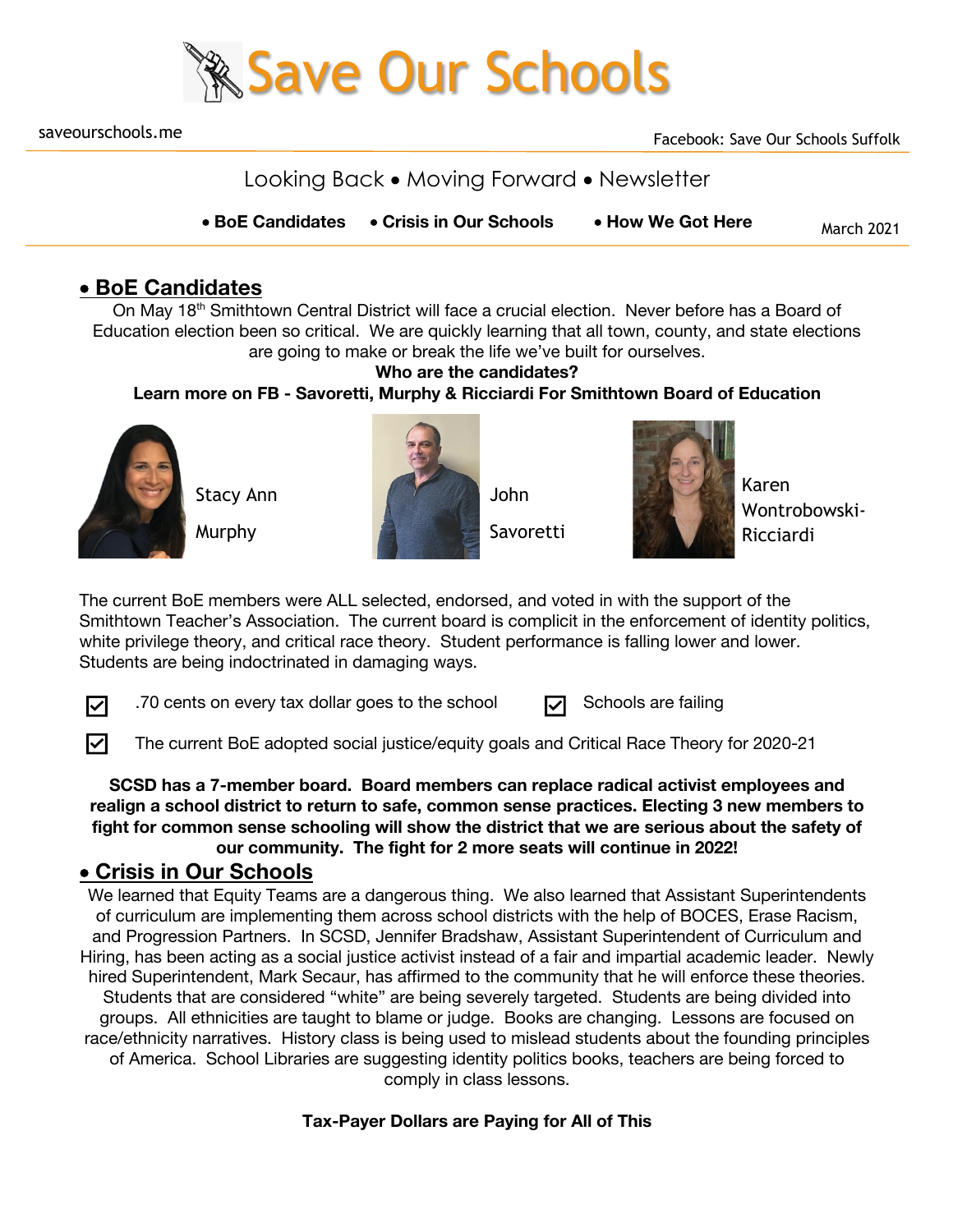# • **How We Got Here Research**

#### *Rauch Foundation*

- Billionaire family established on Long Island
- Ties to George Soros' Open Society Foundation.
- Rauch Foundation Board member: Lindblom was VP for Soros Open Society Foundation
- Rauch Board utilized their powerful connections to enact socialist/globalist transition of NYS and connections in Maryland.
- The transition to socialism/Marxism is being performed through powerful partners, such as,
	- LIA (Long Island Association: Chamber of Commerce)
	- Housing & Planning Committees in various towns all across Long Island
	- Long Island Railroad "3rd Rail" Plan.
	- NYS Senators & Representatives
	- County Executives & Town Supervisors
	- School District Boards & Superintendents
	- Newsday & News12, local papers and social media sources

Through these entities, the Soros Globalist Initiative (a.k.a. "Re-Imagine Society"), the Rauch family has induced Marxism. How?

- •**Re-imagine Courts** through Chief Justice of NYS, Janet DiFiore
	- o Getting rid of senior justices
	- o Changing State laws
	- o Working with full democrat legislature to enact socialism laws, such as: Bail Reform, and Strict housing laws that strip owner's rights.
- •**Re-imagine Police** Task Forces in Nassau & Suffolk. Some characteristics include:
	- o Bias, imbalanced teams
	- o Working with Erase Racism and "The People's Plan"
	- $\circ$  Enacting mandates that make policing less effective and more restrictive on officers
- •**Re-imagine Housing** Re-zoning occurring in many townships. Most significantly in:
	- Babylon, Huntington, Smithtown, Islip, and Brookhaven
	- o The re-zones "cancel" single family homes and replace Main Streets with small cities. This will skew voting demographics and urbanize suburbs.
	- $\circ$  Working with Erase Racism to enforce AFFH (Affordable Fair & Free Housing) a plan to urbanize Long Island, especially Suffolk County under the guise of "social justice".
	- o Town Supervisors present "Master Plans" to "rejuvenate" Main Streets.
	- o "Rejuvenate" Main Streets falls in line with the Rauch Foundations *Thought Leadership Team's* goals under Build a Better Burb and LI Index – questionable narratives as to why we need to urbanize the suburbs. Just look at how democrat's captured numerous cities across the U.S. and hold them hostage. This is what they want to achieve in the suburbs by "kidnapping" Main Streets.
- **Re-imagine Education** really means enact "social justice" education.
	- o Using ESSA (Every Student Succeeds Act) to control NYSED goals for *equity*. These methods will harm young, impressionable learners and disenfranchise targeted groups.
	- o BOCES is selling social justice/equity products to school districts
	- o Outreach to Superintendents across the island who in turn push these agendas
	- o Lobbying state senators
	- $\circ$  Equity teams, diversity training for educators, inclusivity lessons, and progressive sex ed.
	- o Rauch Foundation provides "critical funding" to *Erase Racism*
	- $\circ$  Erase Racism has outreach to Education, Housing, and Civil Rights Monitoring
	- o Elaine Gross "works" with County Executives, Planning Boards, Superintendents, and pursues litigation